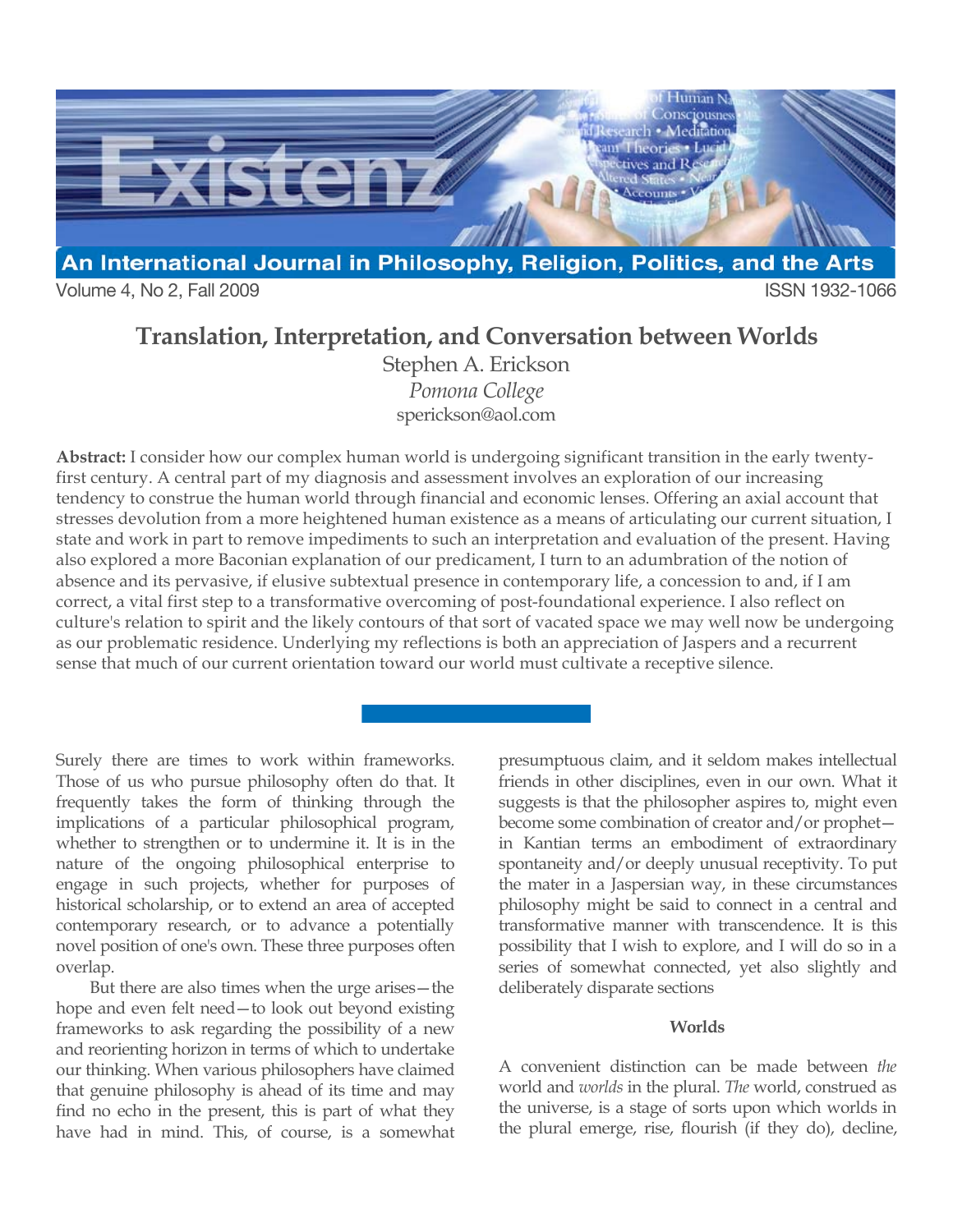and fall. In the singular sense world as universe has been the domain studied first by philosophy and then subsequently by the various sciences. Hopes were rekindled through Kant especially, but also through more recent hermeneutical and conceptual or linguistic analyses that philosophy could remain connected to *the* world as the supreme science, the science of sciences. But the enterprise of grounding or legitimating scientific concepts, removing confusion from them, so the speak, has been on the wane for some time.

As opposed to world in the singular sense, worlds in the plural are often construed as being historical and as following after each other in sequence. Though we might not quite believe him, much of what we admire in Hegel was his ability to articulate an historical narrative in terms of which worlds came into being and then gave way—read *Aufhebung*—to their successors.

But worlds in the plural sense are not just historical, coming into existence successively and following each other in sequence. In profuse and often bewildering variants they can and also do exist simultaneously, sustaining various distant or close relations to each other. With appropriate qualifications we might say, for example, that two worlds fought a cold war with each other in the twentieth century and that during that time some other worlds watched this war unfold and understandably tried to exploit it to their advantage. And other sorts of worlds were in existence at the same time as well; artistic, athletic, religious, and so on.

Let us turn now to our time, the early twenty-first century, and some of its worlds. As is well known, many Continental philosophers have agreed with Hegel that philosophy should be its time—thus its worlds—comprehended in thought. Jaspers saw this as a most legitimate, if extraordinarily demanding task that philosophy should not evade. A communicative philosophy could not but pursue the interconnections of varying worlds.

There are at least two ways of pursuing this task. One is to reflect on how our time—that is to say, our contemporary worlds—fit together. Philosophers as diverse as Whitehead and Cassirer, Sellars and Rorty have at one time or another recommended this approach, but it is beset with a number of difficulties. One is that there are just simply too many of these worlds. Another is that it is itself a most fundamental and vexing philosophical question as to which of them qualify as relevant to an account of worldly interconnectedness and fit or, quite possibly, failure of integration and fit. The connectedness of worlds, after all, may be in a stereoscopically oriented or, it seems to me, a stereoscopically somewhat *dis*oriented state, and this, too, is relevant to—perhaps altogether crucial for there to be an illuminating account of our time and its worlds, our contemporary worlds and their current tendencies. It should be noted that if looked at on a comparative basis, Jaspers accomplished a very great deal in this regard, both in the range of his thought and in the diagnosis and connecting of those realms he explored within his time—a somewhat different one than exists for us some half a century and more later.

Another way of grasping our time and its worlds, overlapping but not coterminous with the first, is even more challenging. It is to attempt a particular sort of diagnosis and assessment, thereby hoping to discern in the present those trends that portend an emerging era.

What I have just submitted should both seem strange and not seem strange. I start with its strangeness first. It has been our altogether understandable and appropriate practice to work within the constraints of continuities and traditions, what Kuhn, for example, would term normal science. It is not that common that what turns out to be productive work in any field takes on any other form. Occasionally, of course, and then often dramatically it does. But it is typically the case that genuinely fruitful agendas are constrained and thereby supported by regulated practices that circumscribe and constitute what are then carefully delineated fields of inquiry.

Sometimes, however, matters turn out differently, and I will ever so briefly adumbrate two historical moments in which they have. By doing so I hope to be illustrating how what I am forwarding is not only not so strange, but is recurrent in the history of thought, in what I have called the historical unfolding of worlds. Drawing these examples from the history of philosophy itself should help to illuminate this point in clear and familiar ways.

Philosophical thought has arrived at some significant cul-de-sacs at different times in its history. One of the more noted ones came during that time we now refer to as late Scholasticism. Not overly discouraged because of some quite questionable presuppositions and growingly isolated methodological procedures, a number of scholastic thinkers strongly defended and in the course of so doing refined numerous intricate theses. A circle of arguments were occurring that were quite distanced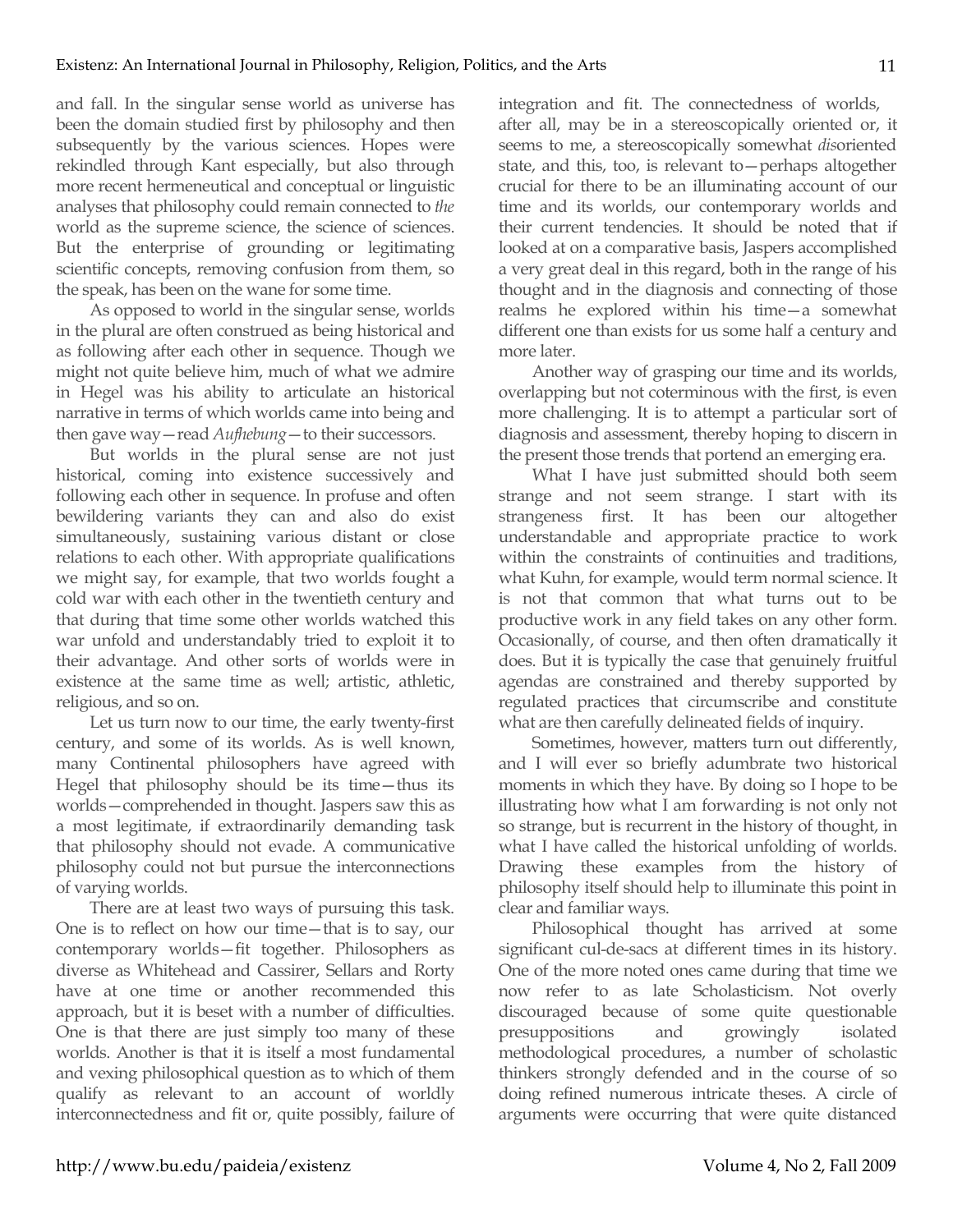from more ordinary concerns and also from a worldview that a number of intellectual peers were in the process of advancing in adjacent and in some cases overlapping investigative areas. Clearly, these scholastic thinkers were not especially open-minded. At the same time, they were intelligent human beings. To their own self-understanding, they were reinforcing significant spiritual truths because of threats that they perceived as arising from those we now simply call scientists. It was surely a peculiar historical moment. As could not be otherwise, its historical development was more complex in its unfolding than we are convincingly able to sort out even today, yet we do continue to live in the ambience of its consequences. During little more than a hundred years or so new concepts and accompanying philosophical problems arose. Mental acts, ideas, primary and secondary qualities, and representation gradually came to the fore. Notions such as final and formal cause faded into the background. One way to state this would be through the claim that a relatively novel philosophical horizon had emerged. It is doubtful that it could have been discerned as early as 1580, but by the middle of the seventeenth century it had come into reasonably articulate focus.

Less consequential and dramatic, an analogous circumstance arose toward the beginning of the twentieth century. The idealism of Bosanquet, Greene, and Bradley was superseded by "logical atomism." As we know, Russell was one of its pioneers and it underwent a transcendental metamorphosis in the work of the early Wittgenstein. Under pressure from what was then a novel polemic and underlying outlook, a dominant idealistic vocabulary gave way. Attack led to a transcendence of British Idealism and then to the perception that this idealism had been overcome and could be disregarded. Notions such as atomic and molecular proposition and external relations came to dominate over concepts such as the Absolute and its attendant internal relations arguments. This species of idealism faded more toward and into what we now call the History of Ideas and logico-Russellian type maneuvers came to be taken as the residence of genuine philosophy. Happily for at least some of us, the Russellian moment has now long since passed into the museum of philosophy as well.

To come closer to home, to a Continental home, Hegel, of course, provides a striking statement of such a transition:

…it is not difficult to see that our epoch is a birth-time, and a period of transition. The spirit of man has broken with the old order of things hitherto prevailing, and with the old ways of thinking, and is in the mind to let them all sink into the depths of the past and to set about its own transformation. It is indeed never at rest, but carried along the stream of progress ever onward. But it is here as in the case of the birth of a child; after a long period of nutrition in silence, the continuity of the gradual growth in size, of quantitative change, is suddenly cut short by the first breath drawn—there is a break in the process, a qualitative change—and the child is born. In like manner the spirit of the time, growing slowly and quietly ripe for the new form it is to assume, disintegrates one fragment after another of the structure of the previous world. That it is tottering to its fall is indicated only by symptoms here and there. Frivolity and again ennui, which are spreading in the established order of things, the undefined foreboding of something unknown—all these betoken that there is something else approaching. This gradual crumbling to pieces, which did not alter the general look and aspect of the whole, is interrupted by the sunrise, which, in a flash and at a single stroke, brings to view the form and structure of the new world.1

### **Transitions**

It is better to start retrospectively with what we may have learned from previous world disappearances and emergences. I say, "may have learned," because transitions need not be of a piece with each other. What Hegel would have termed an *Übergang*, and Jaspers might have somewhat reluctantly allowed to be described as analogous to aspects of a boundary situation, is not of such a nature as necessarily to fit a pattern. Nonetheless, transitions tend to be prospectively opaque, though retrospectively relatively transparent. The retrospective transparency, we know, has in our own time been attributed to the gift of narration, not the logic of necessity. Had Hegel more overtly acquiesced to this point, his account of the succession of worlds—of stages or moments in the unfolding and development of Spirit (*Geist*)—might have had more staying power. But such did not happen, though I now draw from a famous Hegelian passage that indicates it might have, even though the work of Hegel himself.

When we consider this spectacle of the passions; when the consequences of their violence and the folly that accompanies not only them but even, and indeed pre-

<sup>1</sup> G. W. F. Hegel, *The Phenomenology of Mind* (New York: MacMillan, 1961), p. 75.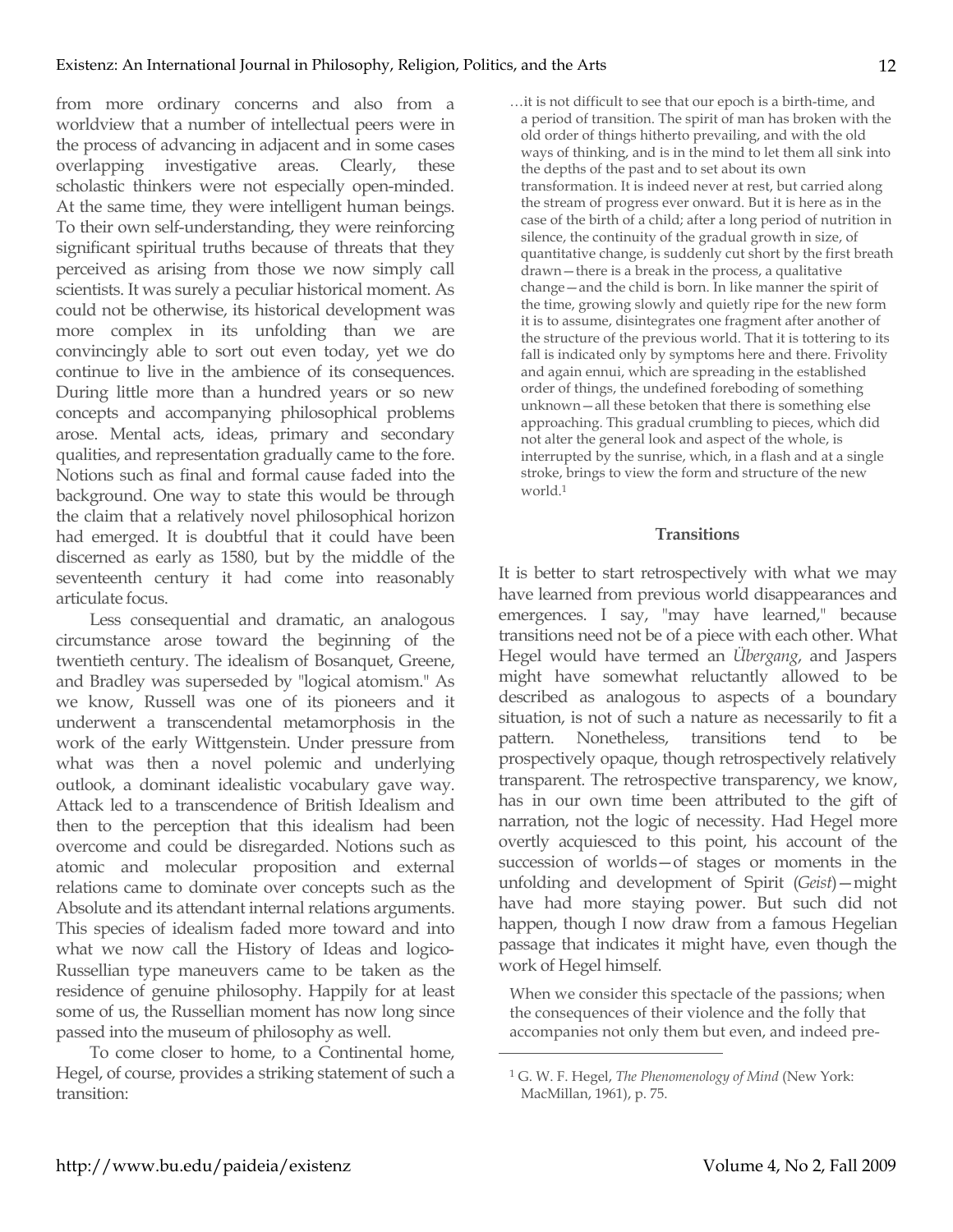eminently, good intentions and legitimate aims, come before our eyes—the ills, the evil, the destruction of the most flourishing realms that the human spirit has created; when we behold individuals with the deepest sympathy for their indescribable misery—then we can only end up with sadness over this transitoriness and, insofar as this destruction is not only a work of nature but of the will of men, even more with moral sadness, with the indignation of the good spirit, if there be any in us, over such a spectacle. We can raise such events, without any rhetorical exaggeration, merely by putting together all the misfortune that the most glorious peoples and states as well as individual virtues or innocence have suffered, into the most horrible portrait, and thus intensify our feeling into the most profound and helpless sadness which cannot be balanced by any conciliatory result.… But even as we contemplate history as this slaughter bench on which the happiness of peoples, the wisdom of states, and the virtue of individuals have been sacrificed, our thoughts cannot avoid the question *for whom, for what final aim* these monstrous sacrifices have been made. <sup>2</sup>

One problem with prospect is what might be called discretion, partially a play on word, for transitions tend to involve discrete movements, not continuities. Because this is the case they can seldom be projected as extensions of current conditions, even rapidly occurring extensions. Especially in retrospect, what is typically seen is that a new element has entered into the mix, one not altogether or even partially anticipated. Somewhat unhelpfully, Kant had suggested this with his notion that the third of each of his four groups of triadic categories arose from some coming together, some synthesis of the first two in each group. And I need not remind us how Hegel dynamized, extended, and brought Kant's triadic intimations to questionable fruition a few decades later, especially in his *Logic*. But it probably is best to look closer to our present for the best way to comprehend any transitionally discrete moment or element that emerges and thereby renders forecasting a depressingly futile endeavor. John Mackey speaks of unnecessary and insufficient conditions as the basis for many an occurrence and its occasionally somewhat novel outcome. Simply put, things tend to happen. These happenings are not just discrete, but seldom at our discretion, that is to say, within our control. Freud famously asks—and obviously rhetorically—why chance should not be

2 G. W. F. Hegel, *Die Vernunft in der Geschichte* [79 f], in Walter Kaufmann, *Hegel* (New York: Doubleday, 1965), p. 256.

viewed as noble enough to determine our fate. Charles Sanders Peirce even gives chance a prominent place in his philosophy—possibly one of the reasons Harvard never hired him. But of course I jest. The serious point is that the discrete, construed as the separate and unanticipated, *does* sometimes happen. It comes into play.

Mackey's notion of unnecessary and insufficient conditions is probably best and more consolingly and transparently captured by what has come popularly to be called the *tipping point*. A certain state is reached—as in 32°F for water—where incremental quantitative alteration gives way to qualitative transformation. There is ice. The consolation in putting the matter in this way is that in retrospect a very reasonable explanation can be given of what has happened. Not only this. The transformative process can in principle be duplicated. Unfortunately, however, worlds are not water and their historical differences, their settings and circumstances do not allow the sort of uniformity found or fixed into place for experiments with water. What is suggested, however, is that the notion of tipping point is fertile hermeneutic soil, a kind of halfway house between the relentless, though often wildly implausible progressions of dialectal necessity and the imaginatively intuitive, if nonetheless especially selective and at times rather fanciful readings provided through literary meta-narrative.

There is a story to be told about our present world in its particular presence and potentially transitional nature, a diagnosis and prognosis that I believe to be schematically instructive with respect to worlds and their generation and corruption over historical time. Though this narrative attempts to illumine our time, it is drawn from an earlier moment and its attendant template that have features that surely recur in diverse ways over the course of history—not with rigid regularity, but frequently and similarly enough to call forth our thinking.

Pythagoras, it is said, construed humans as dividing into sorts: the commercial, the competitive and the contemplative. In terms of the Pythagorean standard and, thus, criteria of measurement, the contemplative was highest, next the competitive, and then the commercial. This ranking should come as no surprise to us, for we usually learn and teach it through Plato's *Republic*, and we are led to believe that it conveys the ascendancy of the sage over the warrior and a growing respect for reason and wisdom over valor or material accumulation.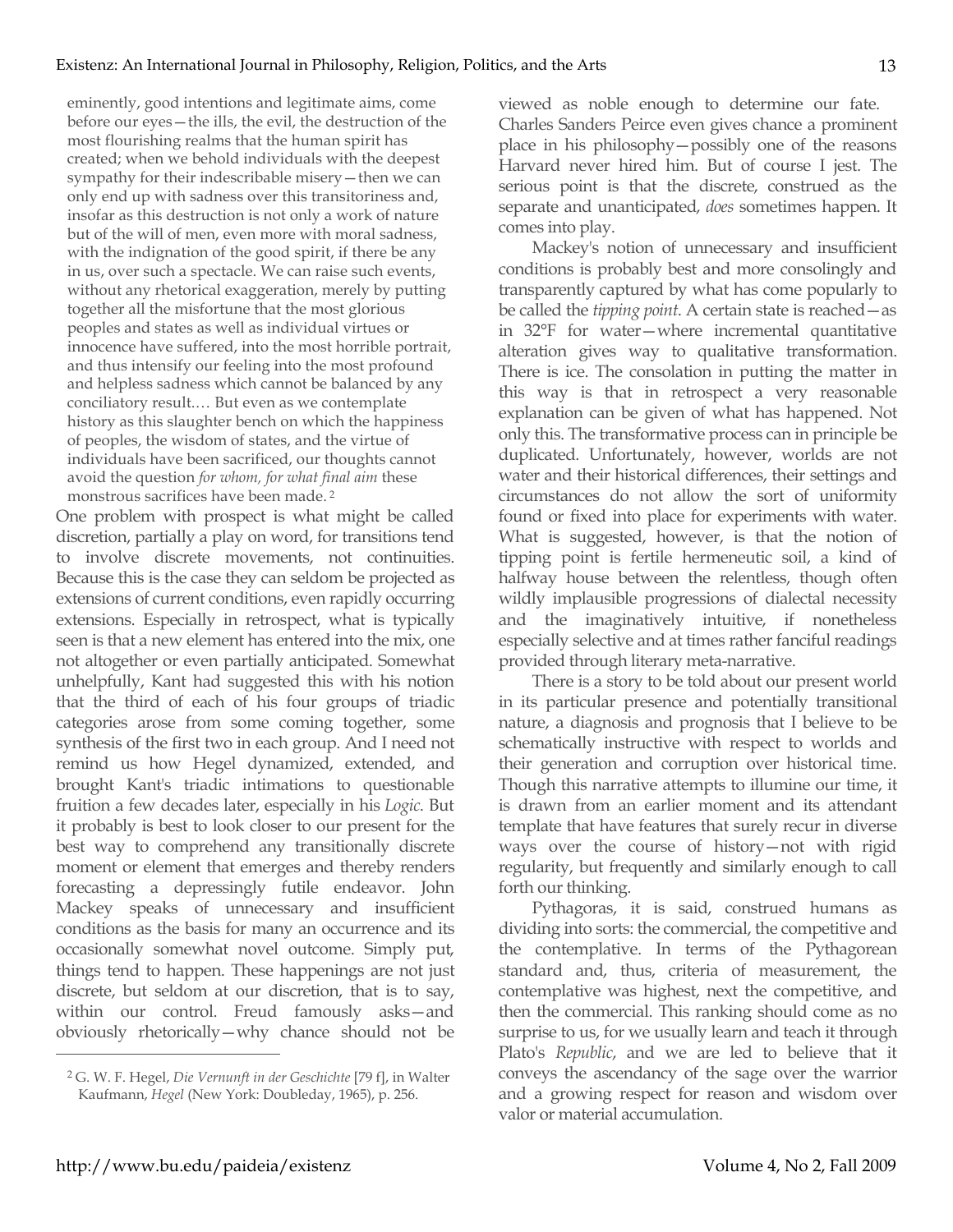That such a choice would need to be made raises other issues, but we know that it is no passing fancy, for in the religious West—and not here alone—devotional depth and enhanced spirituality are often intimately tied to prerequisites of asceticism and even poverty. Kant's appropriation and subsequent configuring of an allegedly autonomous moral sphere, articulated in terms of distinctions between autonomy and heteronomy, duty and inclination, is a rationally reconstructed, yet faded version of the Pythagorean vision, largely secularized and soon to be disenchanted.

What seems to have been happening in terms of *our* historical world, a world I have yet to sketch but have been setting the stage for outlining? Were one to put the matter in culturally hermeneutical terms, we have understood the world increasingly and more and more pervasively through economic and financial lenses. In Pythagorean terms we have been living in an upside down manner.

There are at least two ways to parse this. One is in terms of that axial model of human life that Jaspers outlined so cogently and influentially. It amounts to an account of a fall or, less dramatically, a failure of ascent. The former adumbrates a religious, possibly Gnostic conception of life. The latter perhaps does this as well, but certainly also offers an indictment of an educational system or set of practices that has not inculcated an orientation toward higher dimensions of culture and spirit. In either case one lives in appearances, not reality; bondage, not liberation; confusion, not insight; and darkness, not light. Flickering shadows cast on the walls of a cave are accepted or possibly even preferred over allegedly higher realities. If we were to remain with this well-worn image, a quantitative accumulation of such shadows would take precedence over their qualitative diversity—or, in a marginally more complementary scenario, their qualitative and rapidly changing qualitative diversity would occlude and obstruct one's vision of the possibility of a pathway toward something distinctly beyond them in the "order of being."

There are a number of serious objections to such an account, however. The first may be more tactical than ultimately substantive. It raises the specter of moralism, an obvious and traditional one, anti-materialist in nature that is nonetheless based on a hierarchy of values that is not easily justified, particularly in "advanced," postmodern societies. What should be said against a predominantly materialistic and economic perspective any more than against a predominantly political or religious one? That one of these should become historically and hierarchically dominant might be construed more as mere cultural fact than as symptom of liberation, transfiguration, progress, decadence, disorientation or dehumanization. There is the further worry that such a tactic—what amounts to an axially based critique of the ascendancy of the economic metaphor insofar as it becomes the pervasive and determinative vocabulary—slides all too easily into stereotypical arguments within socio-political philosophy. From there it is an even easier slide into conventional polemics about social policy, government, the public good and the status of the individual. At this point any potentially serious philosophical conversation has almost certainly been suffocated within and by that sort of polarized rant that has become endemic to our time.

A second objection to such an account is implied by the first and is of course metaphysical, though in a largely socio-cultural way. Insofar as philosophy as queen of the sciences is superceded by the sciences themselves—and what is termed reality is given over to arguments between instrumentalist-pragmatists and scientific realists with respect to such issues as truth, correspondence and even human nature, for that matter—the conversational space has at best receded and is thus not in place for a genuine dialogue regarding allegedly fundamental matters. It is altogether noteworthy that the most speculatively bold and synoptic work is now generated by figures arising from the sciences and basing their theories on evolutionary biology, genetics, and neuroscience. As we are well aware, Jaspers had a lot to say about the distinction between the sciences and philosophy, and wondered whether there was an indissoluble bond between the two. According to Jaspers the evolution of the sciences had needed philosophy as its base, but Jaspers then concluded that in our present world, *heute*, the sciences were leading the direction of current philosophizing. It is hard to disagree, and this makes the interventions of the philosopher highly problematic

Based on sales and general media visibility unfortunately significant measures—there is a growing readership of scientific material. Perhaps more tellingly, some of the most central intellectual arguments of our time, consequential to an extraordinary and currently somewhat alarming extent, have occurred far, far less *about* economics—that is to say, from any standpoint *beyond* it—than within economics. Monitarists, Austrian school adherents, Keynsians and behavioral economic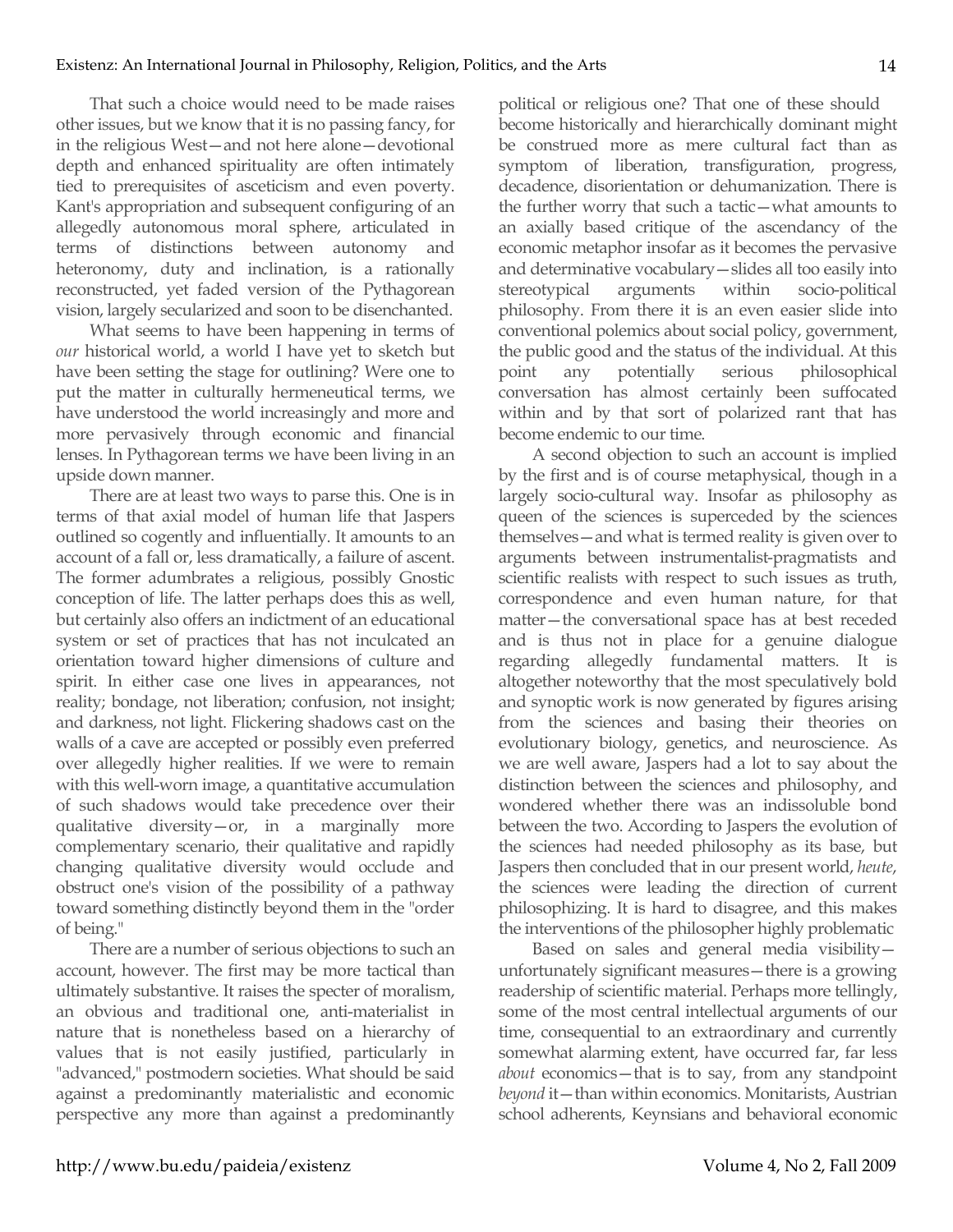theorists, for example, have been contending about matters extending far beyond the business cycle and the appropriate configurings of the public and private sectors. They have been implying and at times even stating specific and not even altogether covertly philosophical doctrines regarding human nature itself.

What I find important to emphasize is twofold: first, that these discussions are cast almost altogether in terms of economic and financial vocabularies; and second, that though these discussions are often quite metaphysical in nature, if only because involving warring philosophical anthropologies, there is virtually no conversational space in terms of or through which philosophers can engage each other, the "economic" community, and at the same time involve a wider public in a reflection on the issues involved. This is no small matter, for in differing though overlapping ways Jaspers, Oakeshott, and Habermas are surely correct in construing any intellectual human activity to have genuine significance only to be degree that it is amenable to and capable of making a larger difference. That means that it must be capable of participating in that larger conversation of humankind that is our history.

I will note in passing one further problem with any diagnosis of our current world situation—that is, our present world—that operates in terms of an axial hermeneutics. It overlaps with the first two problems but adds a further element. It is easily said that such predicaments as are constitutive of our current circumstances and attendant worldview, our *Weltanschauung*, are simply not the "business of philosophy." What is especially intriguing about this objection is that it tends to accept the axial schema for the purposes of the placement of philosophy, but in the historical meantime—having now rejected this schema as being inappropriate to any consequential discussion of the course of the world—it has concluded to the irrelevance of philosophy with respect to any consequential reflection regarding the trajectory of the world's unfolding, what I have referred to as the historical emergence and submergence of worlds.

Were he attended to closely—or even somewhat distantly yet reflectively—Jaspers, with his notions of world philosophy, *Existenz*, communication, Transcendence and *Weltanschauung*, would serve as a most helpful antidote to such a dismissive placement of philosophical thinking. And Jaspers had the further advantage of being far more extensive in scope and of having burdened his audience with far less cumbersome philosophical baggage than most of those writing at his same level. But such a Jasperiandriven rehabilitation of philosophical thought is not overwhelmingly likely in our present world. This says less about philosophy, however, than about the thickness and the monoscopic features of the economic lens.

What any axial placement of philosophy in our current world does suggest, however—even if this placement is only schematic and for diagnostic purposes—is why a serious discussion of the end of philosophy could actually be taking place. It could be taking place, were the very enterprise of axial thinking deemed indispensable to philosophy itself and the axial age viewed as over and thereby a relic of the past antiquarian in Nietzsche's terms rather than recuperable in Heidegger's. To pursue philosophy, for it to happen to a person or to an Age, does this require Athenian or possible pre-Athenian genes? Many conclude so, consigning the philosophical enterprise to a past over which one might be nostalgic, but never again existentially connected. Others, however, continue to discover such genes in themselves and mourn the absence of philosophy while undergoing a philosophy of absence.

Let us now turn to the consideration of a different account, an alternative to what we have been exploring. That we have comprehended the world increasingly through economic and financial lenses may have an explanation that is other than axial in dynamic or may exist only in the wake of axiality. In terms of the history of ideas, the genealogy of this explanation commences at least as early as Francis Bacon's claim that knowledge is power. (One always thinks of Thrasymachus in this regard, but that is a threshold we will bypass). The Baconian claim itself reminds us of Heidegger's repeated statement—not altogether divergent in tone and spirit from Jaspers—that if you begin with Plato, with *eidos* and *logos*, you end up with technology. Technology, however, is now less construed in terms of technique and instrument and more in the frame of extracted energy reserve and the dynamics of its extraction, preservation and further accumulation. This extracted energy has largely been understood through and as *Capital*. The equation, thus, runs from knowledge through power to capital. In ways that are opaquely at work but surely present, Capital, thus, comes to be transitively identified with knowledge itself, identified, that is, as the highest that humans may strive for. But if Capital gets construed as the highest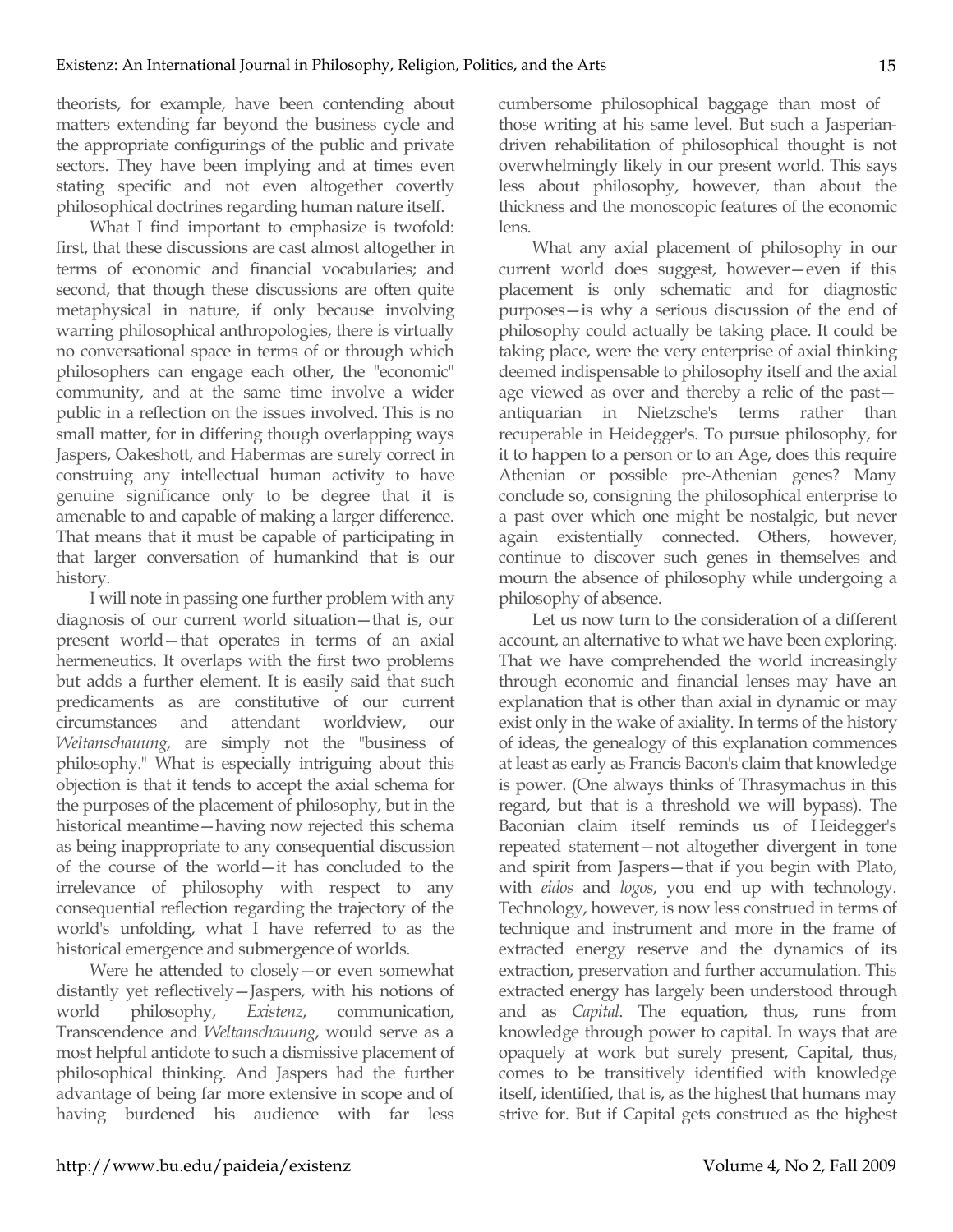and is equally identified with power—something that knowledge has been said to be, at the very least from Bacon through Nietzsche—it is not only not difficult but in fact nearly unavoidable that the "reality" of our current historical world, our particular present in its presence, will be seen and understood through the economic lens. Such a construal and its attendant hermeneutic amounts to no more and no less than our contemporary way of construing the correspondence of language with fact, thought with *Being*.

But our understanding of capital and its uses understanding and use converging to become nearly the same instrument—has been steadily morphing over the last decades, requiring nearly a new Nietzsche to expound on it. And a new Nietzsche it would need to be, for what has come to be at stake is a new architecture and accompanying dispensation for the will to power, now less artistic than financial, less expressionistically pigmented than equationally calculated. Whereas the vocabulary of Nietzsche would be more in the direction of danger and daring, some one hundred plus years later our current world's lens points our vocabulary more toward risk and its management. Our uneasy discovery is that the boldness of the *Übermensch* is not confined—if it is even influentially present there anymore—to the studio or writing desk. It has found its more energetic residence on the trading floor and the derivatives desk. Let me extend this one step further. If Hegel's understanding was a breakthrough—that it was important to translate substance into subject and subject into process—his influence has at least reached the international financial system, though it may have had far less impact on Russell, Husserl or the Tractatian Wittgenstein.

To sum up, the relentless intensification of focus on Capital, indicated through its extreme financialization through leveraged acquisition, analyses in terms of breakup value, securitization and further leveraging through an extended derivatives market built upon collateralized debt obligations, has come first to articulate and then to bring into a virtually Derridaean "total trembling" the parameters established for a synoptic understanding of our time. Derrida is worth quoting:

quickly the question of the limits of everything leading back to the question of the meaning of Being arises), or ethnological, economic, political, military, relationships, etc. Which does not mean, moreover, that military or economic violence is not in structural solidarity with "linguistic" violence. But the "logic" of every relation to the outside is very complex and surprising. It is precisely the force and the efficiency of the system that regularly change transgressions into "false exits." Taking into account these effects of the system, one has nothing, from the inside where "we are," but the choice between two strategies: a. To attempt an exit….

b. To decide to change terrain….3

There is more to say in this regard. Remarks Hegel makes about art are instructive, and Heidegger quotes them to advantage for his own purposes. They serve us helpfully as well.<sup>4</sup>

Art no longer counts as the highest way in which truth finds existence for itself. (*Werke,* Vol. X, I, p. 134) One may well hope that art will continue to advance and perfect itself, but its form has ceased to be the highest need of spirit. (*Ibid*., p. 135) In all these connections art is, and remains, with regard to highest vocation, a thing of the past. (*Ibid*., p. 16)

In Heidegger's thought, of course, the "conversation" with Hegel concerns whether art must surrender to philosophy (Hegel's view) or philosophy to art construed as poetry (Heidegger's view). Some might say that the narrative of this conversation involves the more recent world of Heidegger that emerged a little over a century later as the problematic successor to an overly confident and self-celebratory Hegelianism. So the Heideggerians would have it, at least. But there is a further and distinctly different possibility that significantly circumvents both Hegel and Heidegger and provides a better, more plausible way of construing what I have been calling the "economic" lens of our particular present. That way is through the Nietzschean vestibule of power, now directed away from traditionally "higher" things like art and philosophy, ambivalently loved and hated by

*The strategic bet.* A radical trembling can only come from the *outside*. Therefore, the trembling of which I speak derives no more than any other from some spontaneous decision of philosophical thought after some internal maturation of its history. This trembling is played out in the violent relationship of the whole of the West to its other, whether a "linguistic" relationship (where very

<sup>3</sup> Jacques Derrida, *Margins of Philosophy* (Chicago: University of Chicago Press, 1986), pp. 134-35.

<sup>4</sup> Martin Heidegger, "The Origin of the Work of Art," in Martin Heidegger, *Heidegger: Off the Beaten Track*, ed. and transl. Julian Young and Kenneth Haynes (Cambridge: Cambridge University Press, 2002), p. 51.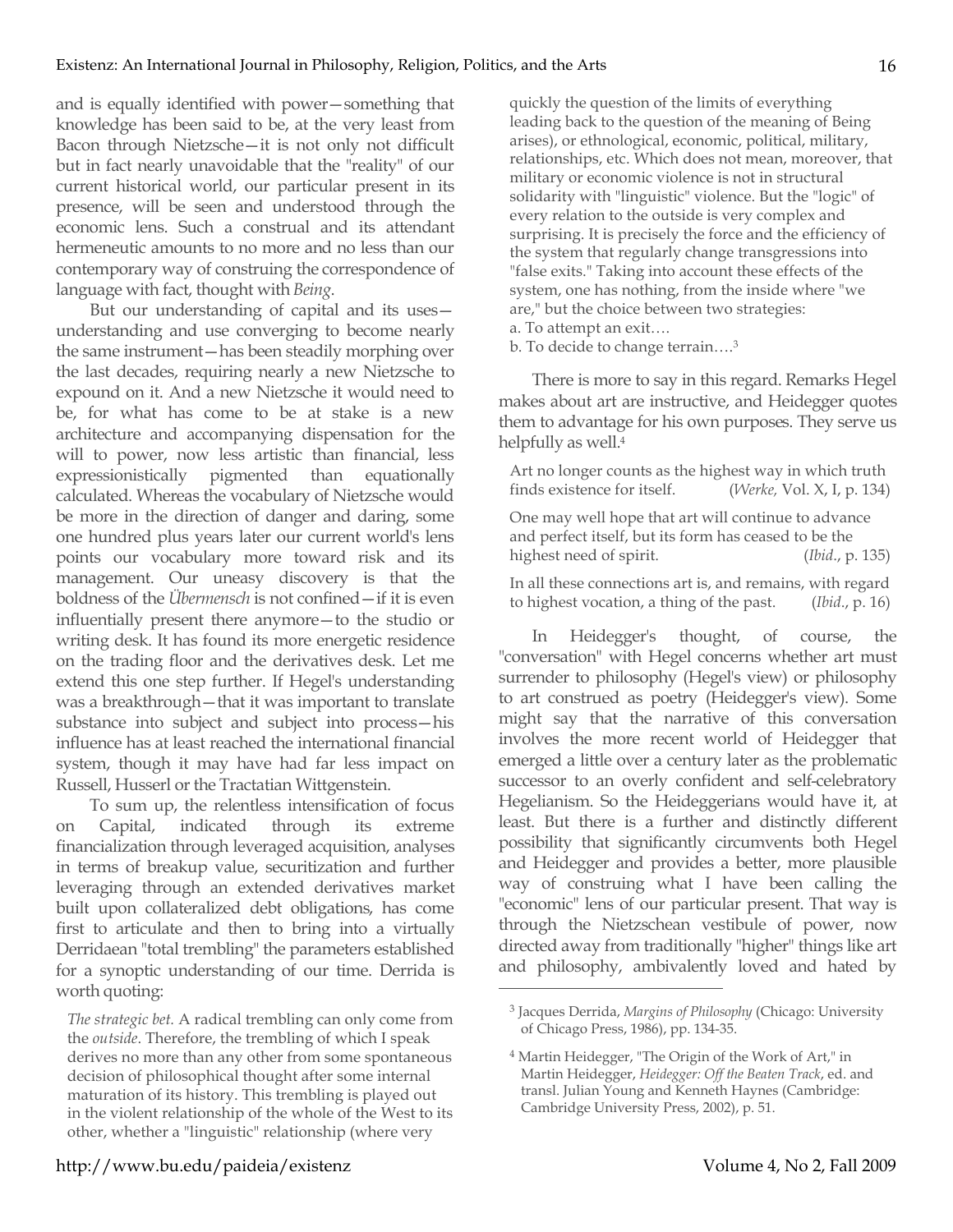Nietzsche himself, and focused upon allegedly "lower" things, those that have enamored Marxists in equally ambivalent ways and absorbed monetarists in ways hardly ambivalent, if at all.

### **Our Conversational Present**

If a time, a particular stage in the unfolding of our human worlds—quite specifically ours, still in the early portions of the twenty-first century—is perilous, then what to say and how to convey it? An "old" world, ours, seems on the verge of "collapse" and another, seemingly new world gives intimations of hope, vaguely promising new and great things. Again, however, how might communication, a conversation proceed in the interim? To call this interim an abnormal time is to construe it as that moment that is the punctuation between a no longer and a not yet, a threshold in time.5 A number of provisional inferences can be drawn, and along the way a few historical analogues may just help. Analogues invariably beg questions, however, and this we must keep in mind as we proceed.

I start with the notion of absence. Were we to say faithful to the concept of *Übergang*, we would need to remain close to its existentialization, better found in Kierkegaard—or in Jaspers' reflections on *Existenz* and boundary situations—than in Hegel, though less absent from the younger Hegel than is commonly thought.

Absence—that punctuation point that separates the no longer and not yet that may most significantly define the moment of our world in historical time suggests that no foundation is present upon which to base action and from which to receive orientation. The hope is that on the other side of such absence—on the far side of the abyss (*Abgrund*) that any genuine *Übergang* must somehow traverse—orientation and informed and integrated action will again be possible. It is not difficult to believe that a "leap" may be necessary to cross this abyss. This Kierkegaardian counsel, however, involves assumptions that deserve to be put into question, if our attempts at conversation are to be authentically contemporary.

Kierkegaard's "leap" is advocated for and in the service of the individual. Though altogether replete with individuals who have assumed various and sundry poses, some of them quite influential and prominent—the libertarian posture perhaps the most extraordinary—the historical world that is our present appears in the grip of vast, largely economic forces that have disrupted countless individuals and significantly disoriented them. Were we to draw analogues from the past, thereby engaging in a Nietzschean critical history, the precarious and uncertain periods of the actual French revolution and its subsequent terror, rather than the time of Hegel's systematically calm and very Prussian retrospect on this revolution some years later, would be more apposite. Similarly, the context of the uncertainties of a patchy and makeshift global economy going into the yet unknown thirties is more appropriate for us to draw upon than the more steady and settled period that came with the Marshall plan and, closer to home, the Federal highway program.

In short, as a child of its time that would aspire to comprehend its time in thought, a philosophical conversation regarding our present, and the transition at which it is at the verge, may need to be cast more in the language of what Hegel would have called "objective" spirit, if only to sketch out the current context for more existentialized reflection and decision. In Jaspersian terms, *Existenz* and *Transcendence*, after all, are invariably situated in historical eras and come into their mutual encounter through the often-opaque medium of periodically transforming contemporary circumstances.

In *Christianity and Culture*, T. S. Eliot broods over the relation of religion to culture in a manner that may well prove informative and thought provoking for us. Eliot's strong, virtually irresistible temptation is to understand the relation between culture and religion to be so intimate that it would not be misleading to construe culture as the incarnation of religion. As a quasi-Kierkegaardian thought experiment let us assume something like this to be true and then ponder the somewhat delayed consequences of also taking as true Nietzsche's claim that "God is dead." As we know, the Nietzschean proclamation—significantly anticipated and foreshadowed in Hegel's *Early Theological Writings*—has multiple and overlapping meanings. Not the least of these is that the space that once was inhabited by devotionally inspired and seemingly transcendently saturated spiritual reality—in the singular or in the plural—has become vacant. Emptiness, alternatively experienced and construed as a void, pervades it. It is now a spiritual wilderness, a wasteland. It is well worth italicizing, however, *that by* 

<sup>5</sup> See my *The (Coming) Age of Thresholding* (Dordrecht, The Netherlands: Kluwer Academic Publisher, 1999) [henceforth cited as *AT*].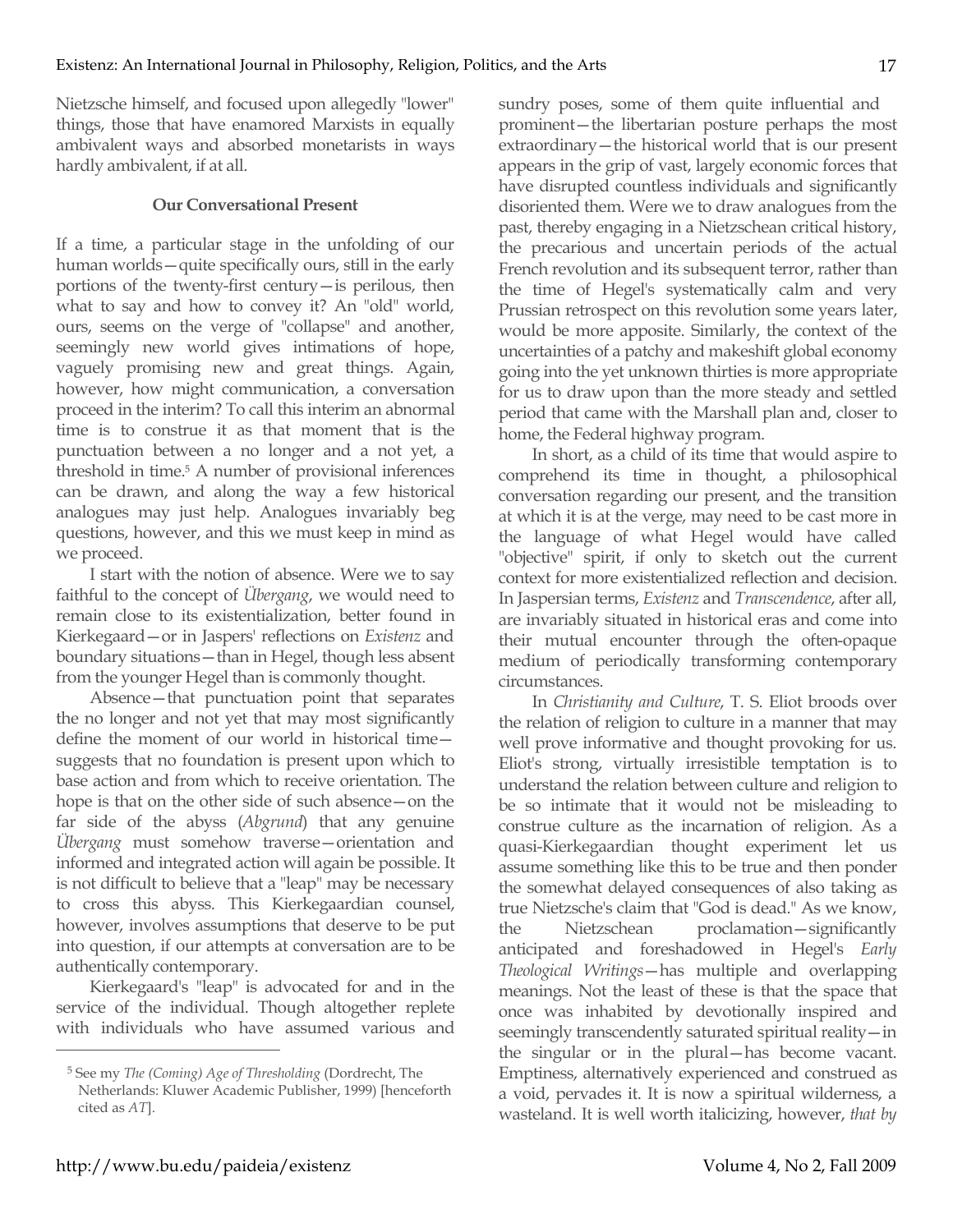*no means does this imply that what might be termed spiritual space has itself vanished, but only that it is no longer inhabited.* Again, *that what it suffers from is absence, not extinction*.

Staying closely to T. S. Eliot's ruminations, it would almost unavoidably follow that culture, as the intimate incarnation of the spiritual, its enhancing excrescence, would itself concurrently empty out. That it would so empty, an analogue to the theological doctrine of *kenosis*, would not necessarily mean that all cultural content, all the variegated stuff of culture, would disappear. On the contrary, cultural artifacts, objects, events, items, and places would remain. But they will have become bereft of their significance, no longer able to draw us to them and absorb us in them. In this sense, they will have become hollow and we ourselves, in relation to them insofar as they are mediators and vessels of spiritual nutrition, will have become hollow people. It would not be as if we would not be able to "experience" these cultural vehicles, but that they will have lost, been divested of their transfiguring and transformative potencies and aura. Regarding them, most likely, in a delayed reaction, we will have become disenchanted, one of Max Weber's favorite diagnostic notions. But our disenchantment will have followed consequentially from the cultural sphere having lost its capacity to convey that spiritual reality that it has previously incarnated. The cultural sphere will have lost this mediating capacity because that spiritual reality—for whatever dynamically metaphysical or other reason—is no longer present to provide culture with the apposite infusion for it to transmit.

On such an account culture—as opposed to nature or commerce—will have originally been constituted and then construed as the very particular and singular clothing appropriate to spirit's incarnation. And of course one does not need to glance far to find analogues to these reflections. They are easily discovered, whether in romanticism or, of course, in that incarnational theology that those of Christian faith label Christology.

That spiritual space I have been adumbrating one in which the cultural is almost certainly going to linger and to continue to reside in whatever stage of fading vitality it may be undergoing—will suffer from the absence of what is most essential to it, *Spirit* itself. This being the case—and very large assumptions obviously undergird such reflections as these—those cultural items resident in this space will have begun to become lifeless. In Thomas Hardy's turn of phrase, they will have become "alive enough to have strength to die." In sum, any spiritual evacuation of *spirituo* cultural space will have left disenchantment in its wake because of the failure of transforming spiritual meaning to continue to sustainably infuse that space. And spiritual meaning—understandably a hermeneutically suspicious notion in any age of disenchantment—must now be construed far less as a property of propositions than as a central and core dimension, a mode, in fact, of reality itself. On an account such as we are considering, the "death of God" will have had far less to do with the demise of a highest being than with the ambience and resonances visited upon what will inexorably become a cultural wasteland.

Note how resoundingly odd the devolutionary cultural story just told is bound to sound. We are much more accustomed to understand and elaborate on any purported devolution of culture in a far more anthropocentric manner. The surface account remains largely the same. Culture has been devolving in the direction of so-called "mere entertainment," something somewhat less to be given over to and absorbed in than to be taken over, possessed virtually or though purchase, and metaphorically or literally consumed. That this is the course of things is viewed as the consequence of such developments as liberation from superstition, the distancing of the religious from the secular, the enlargement and enhancement of personal and contractual freedoms to buy and to sell, to travel and to see, and—consequently and perhaps most significantly—the increasing reach of the media coupled with, at least until recently, growing affluence.

To some extent all this is true, and no descriptive or critical philosophy of culture should or would fail to mention it. Also mentioned would be some concerns regarding whether the largely postmodern collapsing of allegedly higher and lower culture into one another has tended to celebrate and thereby enhance normal and everyday human life, or whether it has tended to dilute and thereby somewhat degrade those offerings that issue from a more significant realm of existence.

The more deflationary account of culture I have opposed to T. S. Eliot's places matters almost exclusively within at best the realm of philosophical anthropology and, more frequently and prevalently, within the socio-economically construed realm of a globally free or fettered market place. In contrast, residing within Eliot's premonitions strongly recommends a narrative of a far more traditionally